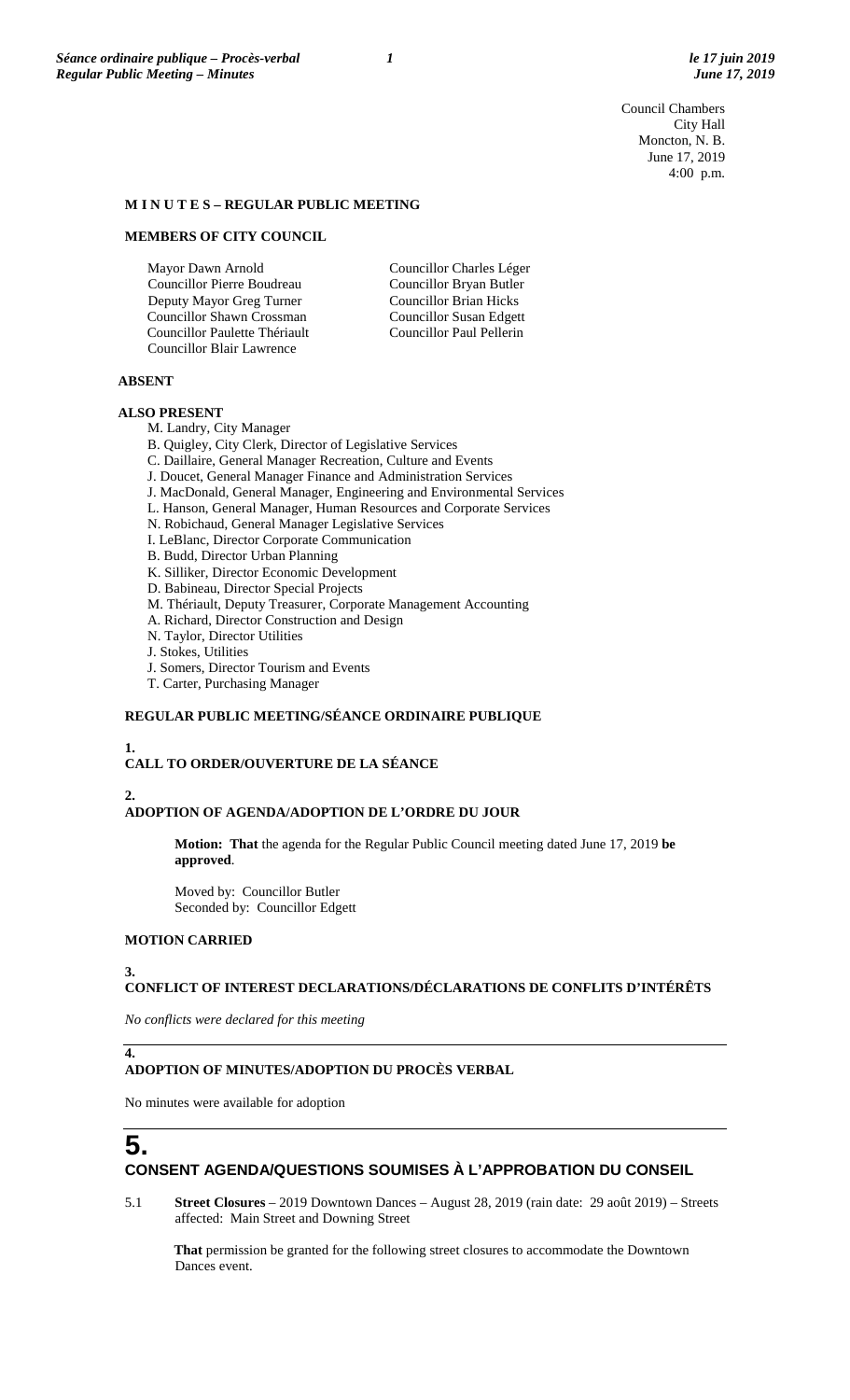Street Closure Request:

- From 11 a.m. until 2 p.m. on Wednesday August 28, 2019 (rain date Thursday, August 29, 2019)
	- o Main Street from Lutz Street to Mechanic Street.
	- o Downing Street from Main Street to Assomption Boulevard.

Moved by: Councillor Edgett Seconded by: Councillor Turner

#### **MOTION CARRIED**

# **6.**

# **PUBLIC AND ADMINISTRATION PRESENTATIONS/ EXPOSÉS DU PUBLIC ET DE L'ADMINISTRATIONS**

# **6.1 PUBLIC PRESENTATIONS/ EXPOSÉS DU PUBLIC**

6.1.1 **Presentation** – 2019 Canadian Association of Municipal Administrators (CAMA) Awards – Jeff Renaud, CAMA President

Each year CAMA recognizes the value of excellence and professionalism in municipal administration through the Annual Awards Program in three areas of Program Excellence (Innovation, Environment and Professional Development). Awards are presented to local governments and their Chief Administrators in recognition of their creative and successful programs, projects or services.

The Annual Awards Program has been designed to encourage excellence in the art of professional municipal administration. Success stories are circulated widely to provide CAMA members and other local government managers with new ideas that may prove useful for implementation in their milieu.

Mr. Renaud presented the 2019 Environmental award to Mayor Arnold, Jack MacDonald, GM Engineering and Environmental Services, and Elaine Aucoin, Director, Environmental Planning & Management. He also presented the 2019 Immigration award to Mayor Arnold and Mr. Kevin Silliker, Director Economic Services.

#### 6.1.2 **Presentation** – Update on Hospice Southeast NB – Dennis Cochrane

Mr. Cochrane came before Council to introduce the recently announced fundraising campaign for a 10 bed hospice in the Southeast NB. The goal of the campaign is \$5M. The major capital campaign will ensure that an inclusive, bilingual, fully equipped Hospice residential facility will be built and will operate to serve all citizens of Southeast New Brunswick.

The Hospice SENB facility – 15 years in the making – will serve 120-150 palliative patients per year and will be the first residential hospice in Atlantic Canada with a pediatric palliative bed.

- 1. Hospice Southeast NB is asking for a financial contribution in the form of a one-time financial contribution;
- 2. a multi-year commitment; or
- 3. a series of in-kind contributions.

In-kind contribution suggestions:

- property tax regime (similar to downtown)
- waiving of building and plumbing permits
	- sewer and water connections
		- $\circ$  curbs / paving of entrance and parking lot  $\circ$  grading and landscaping
			- o grading and landscaping
			- o snow removal for emergency entrance<br>
			o street lighting to property and in parking
			- street lighting to property and in parking lot

#### 6.1.3 **Presentation** – Observations on Vacant Lots in Downtown Moncton – Robert McKay/ Marilyn Riel Crossman – Moncton Chapter of the Common Front for Social Justice Marilyn Riel Crossman and Robert McKay came before Council to discuss the need for affordable housing in the downtown core. A person on social assistance, or having an income of less than income less than \$30,000 cannot afford the cost of rent. If one makes less than \$41,000 there is no chance of owning their own homes. They proposed the following recommendations:

- The City should develop an inventory of surplus City-owned land and buildings which may be disposed of and are appropriate for the development of affordable housing and share this information with residential developers and other housing partner
- Create a Community Land Trust Foundation to:
	- o Work with COOP and Non-Profit Organizations;
	- o Buy or expropriate some of the key vacant lots;
	- o Lease municipality lands for 99 years;<br>
	o Seek to accommodate a diverse range Seek to accommodate a diverse range of tenants.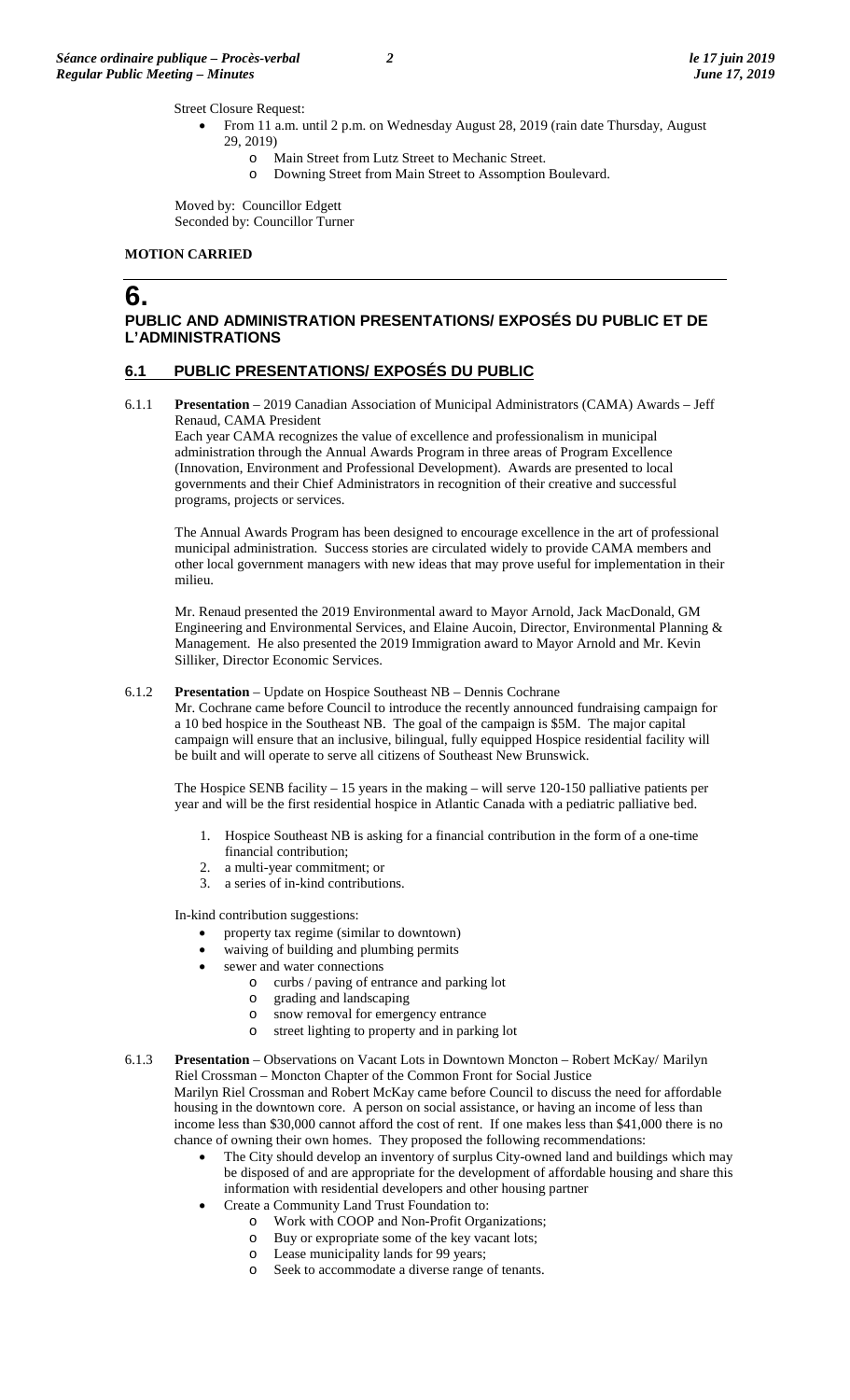#### **Other Presentation/Autres présentations**

# **6.2 ADMINISTRATION PRESENTATIONS/EXPOSÉS DE L'ADMINISTRATION**

6.2.1 **Presentation** – National Indigenous Peoples Day – Joanne Duguay, Cultural Development Officer Ms. Dugay invited all to attend the flag raising of the Mi'kmaq flag on Friday, June 21 @ 10:30 at City Hall and the blessings of the grounds of the Arctic Wolves habitat at Magnetic Hill Zoo.

Following the adoption of a motion from Council, Municipal Facilities coordinated the installation of the new flagpole. The date of June 21 was selected as it honours National Indigenous Peoples Day.

Concurrently, the Magnetic Hill Zoo is planning the inauguration of the Arctic Wolves Exhibit and requested that the new grounds be blessed by a Mi'kmaq Elder as the wolf is a Mi'kmaq spirit animal.

The ribbon cutting ceremony will be followed by the unveiling of the Magnetic Hill Interpretation Station at Magnetic Hill & Wharf Area.

# **7. PLANNING MATTERS/ QUESTIONS D'URBANISME**

# **8. STATEMENTS BY MEMBERS OF COUNCIL/ EXPOSÉS DES MEMBRES DU CONSEIL**

#### *Paulette Thériault*

- Spoke of the Federation Canadian Municipalities and the experience she received at the Walrus talk. She provided an overview of the importance of taking care of our wellbeing.
- Thanked administration who works on the subject of wellness within the municipality.

#### *Blair Lawrence*

• Spoke of the increasing number of homeless individuals within the City of Moncton, in particularly ward 2. Both he and Councillor Léger have heard from citizens, and met with various organizations, RCMP, citizens, etc. to discuss the on-going issue. It is important to work in collaboration to come to a solution. Need to be prepared to look at the short and long terms. In the short term there is a need for regulations that will take in consideration the businesses, citizens and individuals affected by homelessness.



# **REPORTS AND RECOMMENDATIONS FROM COMMITTEES AND PRIVATE MEETINGS/ RAPPORTS ET RECOMMANDATIONS DES COMITÉS ET RÉUNIONS À HUIS CLOS**

9.1 **Recommendation(s)** – Committee of the Whole – May 27, 2019

Mr. Andrew Smith, Urban Planner, provided an overview of the public notice sign policy. The new policy would increase public transparency, involvement, and accountability in amendment application process.

The public sign notice procedure will be as follows:

- o Part of Enhanced Notification
- o Applicant to produce, install, maintain, and uninstall sign(s)  $\circ$  One 4-foot by 8-foot sign per public street frontage (change
- One 4-foot by 8-foot sign per public street frontage (change from 4-foot by 5-foot)
- o Pre-approval of proposal by Planner / Development Officer
- Installed the Wednesday after the Intro to Council; removed within 24 hours after Public Hearing

Enhanced Notification Policy

- o Changes to Community Planning Act allow for more flexibility in giving public notice E.g. website notice fulfills legal requirement
- o The 100m mail-out is sent out the day after Intro to Council:
- Planning Advisory Committee meeting
- o Public Presentation (Municipal Plan amendment)
- o Public Hearing
- Website notice and on-site sign the Wednesday thereafter
- o Newspaper always published on Saturday (increase readership)
- o Two (2) City website notices to increase transparency and meet legal requirement (confirm Public Hearing date)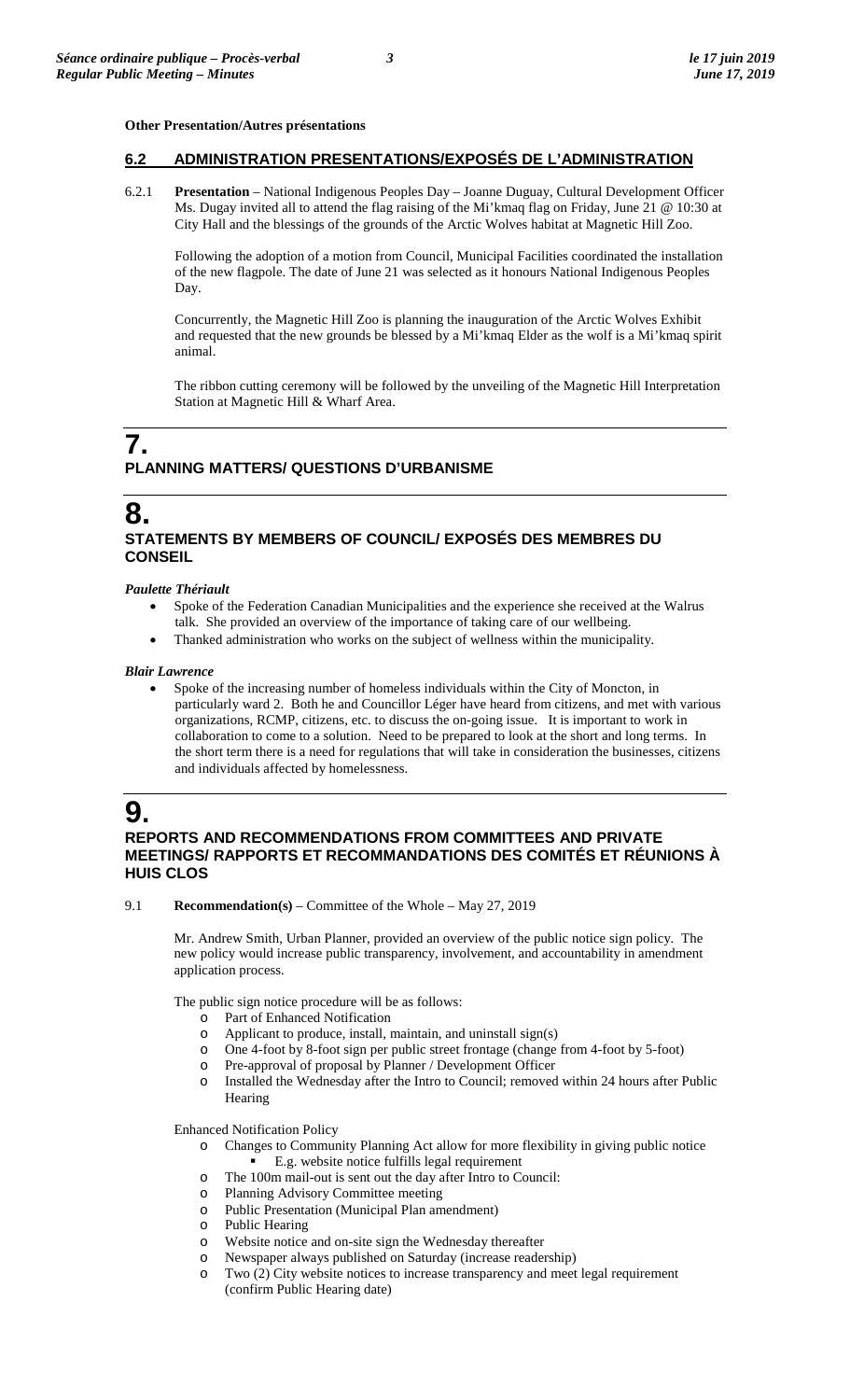**That** Moncton Council adopt the:

- Public Notice Sign Policy for Municipal Plan By-Law and Zoning By-law Amendments (e.g. Rezoning Applications), as amended; and
- 2. Enhanced Notification Policy for Municipal Plan By-law and Zoning By-law Amendments (e.g. Amendment Applications).

Moved by: Councillor Léger Seconded by: Councillor Butler

#### **MOTION CARRIED**

9.2 **Recommendation(s)** – Private Session – June 10, 2019

**That** Moncton City Council approve the lease agreement between the Moncton Lions Community Centre Inc. and the City of Moncton, and that the Mayor and City Clerk be authorized to sign all necessary documents and affix the Corporate Seal of the City of Moncton thereto.

Moved by: Councillor Thériault Seconded by: Councillor Lawrence

## **MOTION CARRIED**

#### 9.3 **Recommendation(s)** – Private Session – June 17, 2019

**That** the City of Moncton postpone its Option Agreement to Re-Purchase registered on the property located at 132 McLaughlin Road, known as the McLaughlin Road Fire Station and identified as PID 773168, in favour of the Royal Bank of Canada's mortgage in order for 692757 N.B. Inc. to meet the bank's requirement to have a first rank encumbrance, and that the Mayor and the City Clerk be authorized to sign and affix the corporate seal of the City of Moncton to any documentation necessary to complete the postponement.

**That** 692757 N.B. Inc. provides additional security to indemnify the City of Moncton for the municipal portion of the property tax in the event the Development Milestones are not reached, such security to be in the form of a surety bond in the amount of \$200,000.00. The surety bond amount shall cover at least two (2) years of the municipal portion of the property tax.

Moved by: Councillor Turner Seconded by: Councillor Léger

## **MOTION CARRIED**

# **10. REPORTS FROM ADMINISTRATION/ RAPPORTS DE L'ADMINISTRATION**

10.1 **Presentation** – Long Term Financial Model – Jacques Doucet, General Manager Finance Services Mr. Doucet, CFO, presented the Long Term Financial Model for the years 2020-2030.

The goal of the exercise is to project the City's Long Term Financial Position, Identify High Level Trends, Opportunities and Risks, and Understand future financial obligations based on current service levels. It will also establish Financial Strategies based on findings:

- o Debt Affordability
- o Asset Management Strategy
- o Capital Strategy
- o Reserves
- o Recapitalization Strategy
- o Financial Best Practices

Base Model Findings:

- $\circ$  Limited flexibility<br> $\circ$  Short-term and lon
- Short-term and long-term challenge
- o Debt Affordability
	- o Under \$16M at 2% assessment increase per year
	- Approximately \$18M at 2.5% scenario for short-term and \$16M Long-Term
- o City will not be able to fund \$500K in Level 3's for 2020
- Recapitalization target needs to be increased.

Short-Term Challenge Recommendations: **Capital**

o Net Capital Debt of \$18 million per year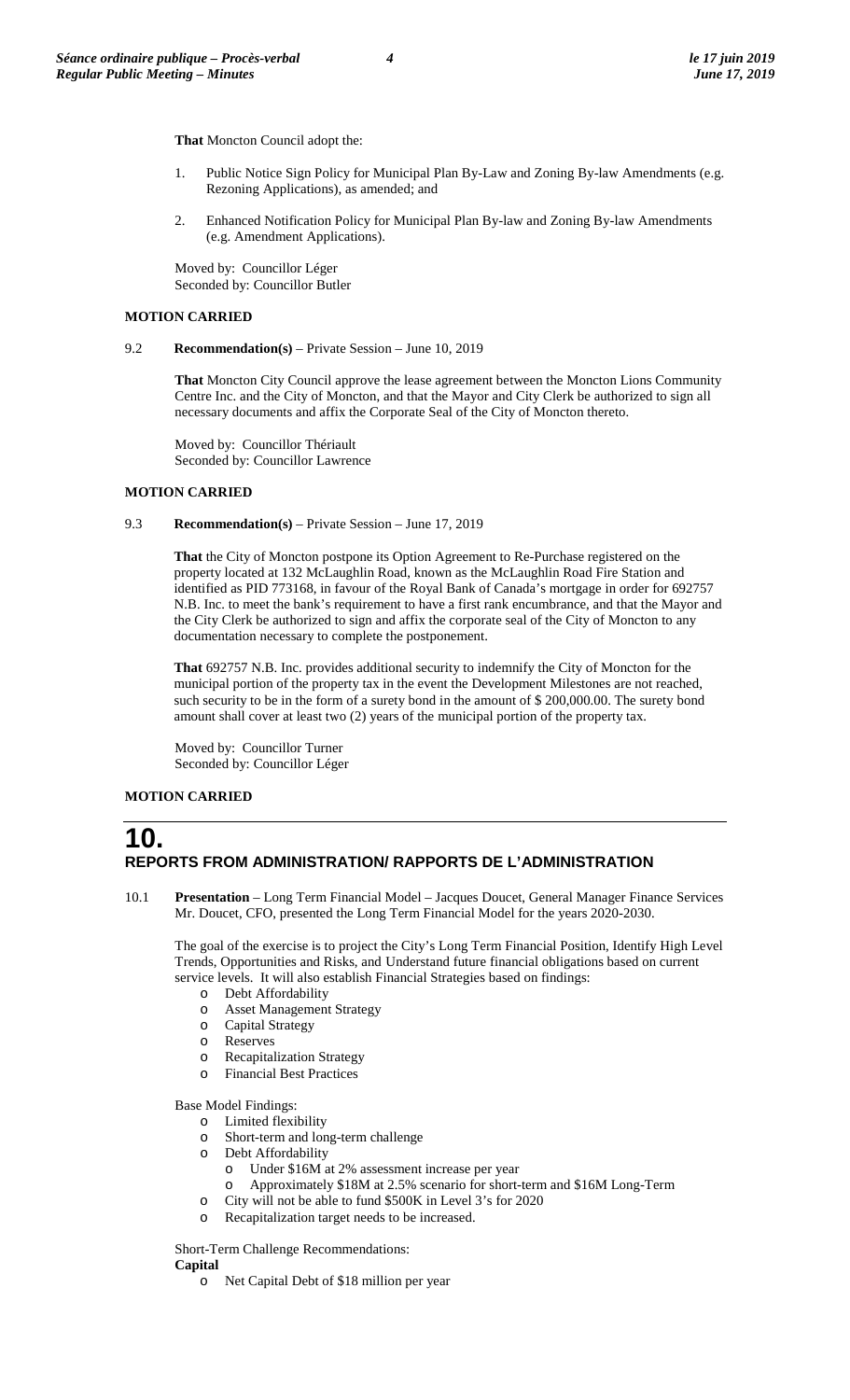- o Use one time gas tax payment of \$5.1M to fund identified future projects while reducing debt
- o Recapitalization Policy of Average of 75% over 4 year period
	- $\frac{$22.5M}{7.5M}$  towards Asset Management
		- \$7.5M towards Growth Initiatives
- o When external funding available, reduce net debt by that amount.
- o Use Development Charge By-Law Revenues to Pay for Future Growth Items in specific area, reduce capital debt by the amount of revenue collected.
- o Use Lifecycle Reserves on assets post 2006 for capital improvements and reduce net debt in that year by the same amount

#### **Operating**

- o Refine assumptions through the preliminary and multi-year budget process.<br>  $\circ$  Continue to control ongoing operating accounts
- Continue to control ongoing operating accounts
- $\circ$  Eliminate annual level 3 of \$500K in years where deficit exist
- o City will not be able to fund \$500K in Level 3's for 2020
- o Recapitalization target needs to be increased.

Long-Term Challenge Recommendations

- o Implement short-term recommendations
- o Annual update of modelling exercise
- o Develop and adhere to a recapitalization policy
- o Use Reserve Strategy to fund deficit years
- o Focus on Reducing Net Debt
- o Update Reserve Policy and Strategy
	- Use Budget Surplus to fund Shortfalls
	- Fiscal cost of deferred/delayed projects
	- Continue Process Improvements
- o Explore a responsible tax increase strategy if required
- o Increase Other Revenue/fee's

#### **Opportunities:**

- o City Hall Lease
	- Lease \$1.6M per year, finished in 2021
- o Future costs of 4Plex
- \$1.4M per year, finished in 2024
- o Development Charge By-Law
- for specific growth areas
- o Tourism Accommodation Levy
- o Government Funding
- o Automation<br>  $\circ$  Reserves
- o Reserves **Investment Strategy**
- o Manage CRPA costs

#### **Risks:**

- o Assessment Growth
- o Future costs of 4Plex
- o Labour negotiations
- Major Capital Projects
- o Interest Rates & Inflation
- New Operating costs from Capital Projects
- o Provincial Economy
- o Climate Change
- WCB rate increase
- o CRPA costs

**That** Moncton City Council approve the recommendations included in the Long Term Financial Modelling exercise in the preparation of the 2020-2022 Operating budget and the 2020-2024 Capital Budget.

Moved by: Deputy Mayor Boudreau Seconded by: Councillor Léger

Mr. Doucet and City Manager Landry fielded and answered questions from several councillors.

Both Councillor Hicks and Pellerin expressed their concerns that the city will not be able to sustain balanced budgets in future years.

## **MOTION CARRIED**

*Nay: Councillor Butler Councillor Hicks*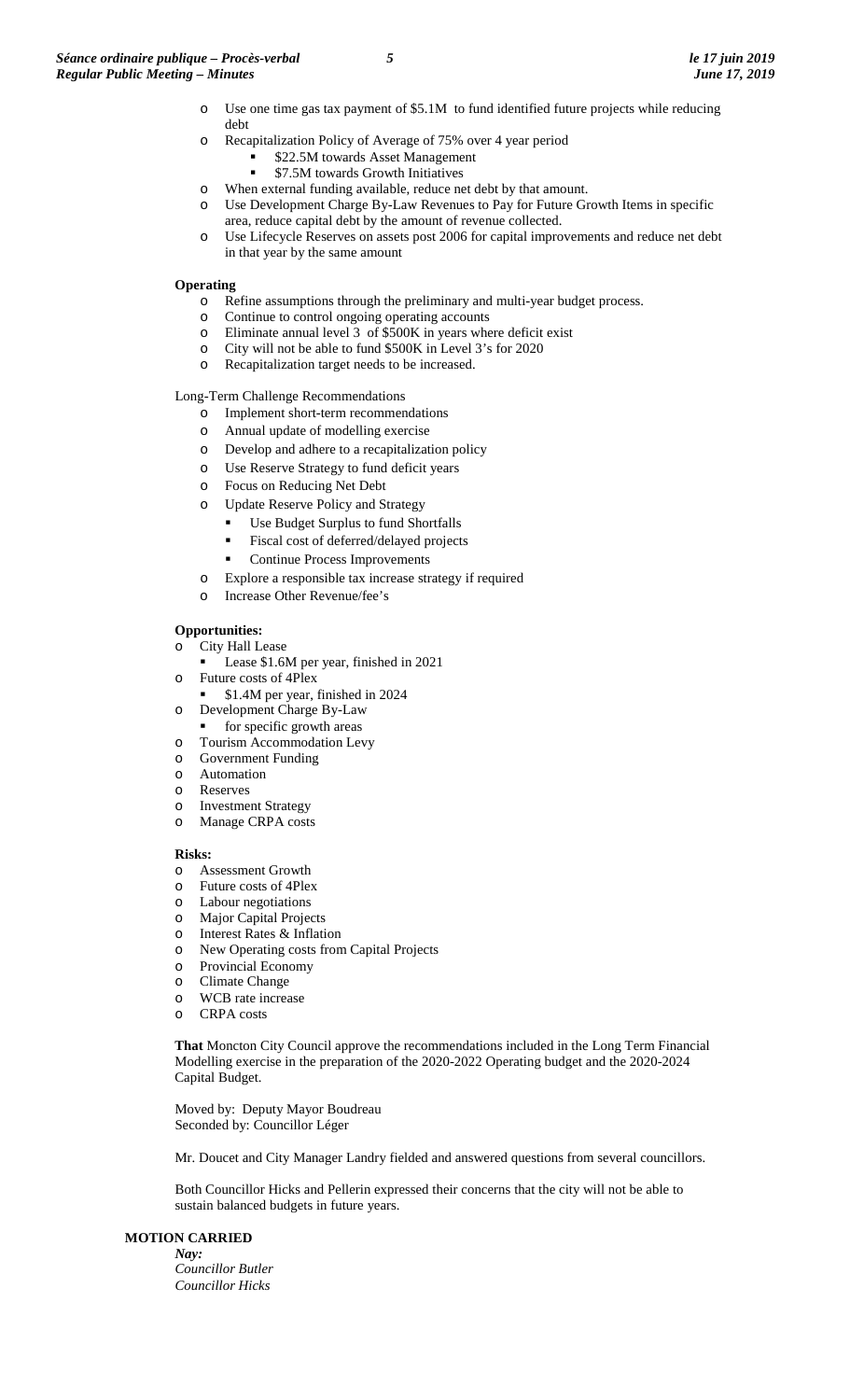*Councillor Pellerin*

#### 10.2 **City Contract W19C 03B**J – Wynwood Detention Basin

- 1. That City Contract No. W19C 03BJ, Wynwood Naturalized Wet Pond and Storm Sewer System – Phase 1, be awarded to Birch Hill Construction Ltd. in the amount of \$663,471.46 including HST (\$601,658.99 net municipal cost), and that the budget for the project be set at \$1,080,000 including net HST, engineering, contingency and Duck Unlimited Canada costs.
- 2. It is also recommended that a contract be drafted, and that the Mayor and City Clerk be authorized to sign said contract and affix the Corporate Seal of the City of Moncton.

Moved by: Councillor Edgett Seconded by: Councillor Lawrence

#### **MOTION CARRIED**

*Nay: Councillor Butler Councillor Pellerin Councillor Crossman*

- 10.3 **City Contract W19G 05GA** Sidewalk Renewal Main Street and Royal Oaks Boulevard
	- 1. That City Contract No. W19G 05GA, Sidewalk Renewal, be awarded to Modern Construction (1983) Limited in the amount of \$326,312.50 including HST (\$295,911.52 net municipal cost), and that the budget for the project be set at \$600,000 which also includes items not included in this tender such as the supply and installation of a flashing RA5 light at Main street crosswalk (at Bonaccord), purchase of brick pavers, purchase of new decorative street lights and street light heads, utility relocation, engineering and contingency.
	- 2. It is also recommended that a contract be drafted, and that the Mayor and City Clerk be authorized to sign said contract and affix the Corporate Seal of the City of Moncton.

Moved by: Councillor Turner Seconded by: Councillor Crossman

*Mayor Arnold left the chair*

#### **MOTION CARRIED**

10.4 **City Contract W19D 05HA** – Street Resurfacing No. 4 (Archibald Street, Elmwood Drive and Université Avenue)

*Mayor Arnold re-assumed the chair*

- 1. That City Contract No. W19D 05HA, Street Resurfacing No. 4, be awarded to Northern Construction Inc. in the amount of \$884,695.00 including HST (\$802,272.19 net municipal cost), and that the budget for the project be set at \$950,000.00 including net HST, engineering and contingency.
- 2. It is also recommended that a contract be drafted, and that the Mayor and City Clerk be authorized to sign said contract and affix the Corporate Seal of the City of Moncton.

Moved by: Councillor Léger Seconded by: Councillor Lawrence

#### **MOTION CARRIED**

- 10.5 **City Contract W19D 05GC** Street Resurfacing No. 5 (Botsford Street, Church Street, Mountain Road, MacBeath Avenue and Salisbury Road)
	- 1. That City Contract No. W19D 05GC, Street Resurfacing No. 5, be awarded to Northern Construction Inc. in the amount of \$1,065,877.50 including HST (\$966,574.79 net municipal cost), and that the budget for the project be set at \$1,100,000.00 including net HST, engineering and contingency.
	- 2. It is also recommended that a contract be drafted, and that the Mayor and City Clerk be authorized to sign said contract and affix the Corporate Seal of the City of Moncton.

Moved by: Councillor Léger Seconded by: Councillor Butler

## **MOTION CARRIED**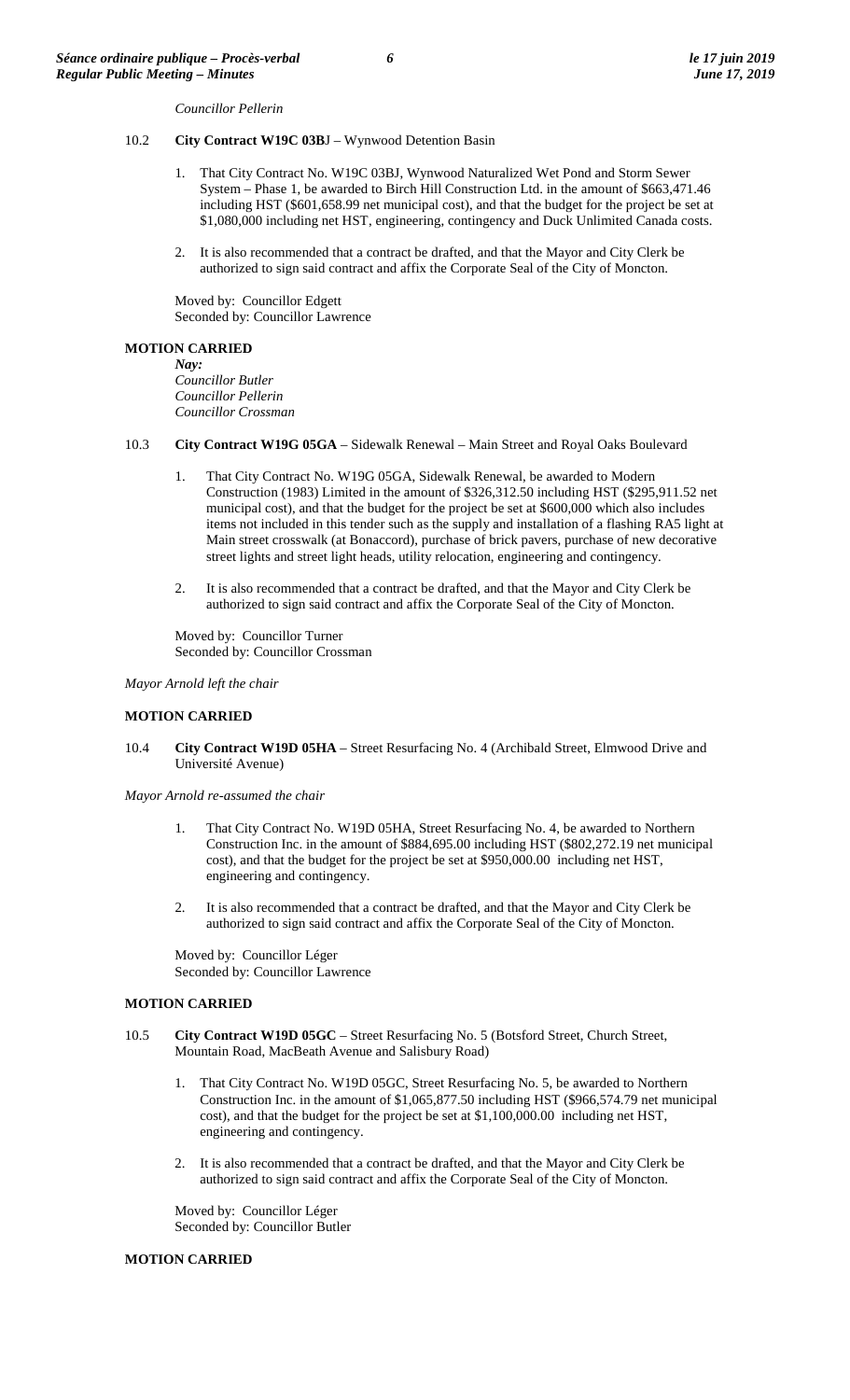- 10.6 **City Contract W19D 05JA** Street Full Depth Recycling and Resurfacing (Harrisville Boulevard, McLaughlin Drive and Shediac Road)
	- 1. That City Contract No. W19D 05JA, Street Full Depth Recycling and Resurfacing, be awarded to MacDonald Paving and Construction Ltd. in the revised amount of \$2,987,961.63 including HST (\$2,709,587.53 net municipal cost), and that the budget for the project be set at \$3,095,000.00 including net HST, engineering and contingency.
	- 2. It is also recommended that a contract be drafted, and that the Mayor and City Clerk be authorized to sign said contract and affix the Corporate Seal of the City of Moncton.

Moved by: Councillor Edgett Seconded by: Councillor Léger

#### **MOTION CARRIED**

10.7 **Quotation QP19-043** – Security Services – Centennial Park & Magnetic Hill Tourism Area

**That** Quotation #QP19-043 – Security Services – Centennial Park and Magnetic Hill Tourism Area be awarded to the lowest Bidder meeting all Terms and Conditions, Specifications, and Requirements, being Neptune Security Services Inc., for the 2019/2020 operational season, at the Hourly Labour Rates provided by the Supplier, representing a Total Estimated Annual Contract Value of \$68,834.40, including H.S.T. @15%, with an option to renew the agreement for up to three (3) additional operational seasons, if it is deemed to be in the City's best interest to do so.

Moved by: Councillor Léger Seconded by: Councillor Butler

### **MOTION CARRIED**

- 10.8 **Tender TCS19-066**  Moncton High School Sports Field Reconstruction
	- 1. It is recommended that Tender #TCS19-066 for the Moncton High School Sports Field Reconstruction be awarded to the lowest Bidder meeting the Terms and Conditions, and Specifications, being Turf Masters Landscaping Limited, for the Total Tendered Price of \$1,019,248.40, including H.S.T. @ 15%.
	- 2. It is also recommended that a ten percent (10%) Contingency Allowance in the amount of \$101,924.84, including H.S.T. @ 15% be established for this project to address any unforeseen / unknown site conditions which may result in additional work being required.
	- 3. It is also recommended that the Mayor and City Clerk be authorized to sign an agreement with Turf Masters Landscaping Limited, and affix the Corporate Seal of the City of Moncton thereto.

Moved by: Councillor Thériault Seconded by: Councillor Lawrence

## **MOTION CARRIED**

- 10.9 **Tender TCS19-068**  Supply & Installation of Artificial Turf Moncton High School
	- 1. It is recommended that **Tender #TCS19-068 for the Supply & Installation of Artificial Turf – Moncton High School** be awarded to the lowest Bidder meeting the Terms and Conditions, and Specifications, being **Team Rochon Inc. / GTRTurf**, for the **Total Tendered Price of \$596,845.69, including H.S.T. @ 15%**.
	- 2. It is also recommended that a **ten percent (10%) Contingency Allowance in the amount of \$59,684.57, including H.S.T. @ 15%** be established for this project to address any unforeseen / unknown site conditions which may result in additional work being required.
	- 3. It is also recommended that the Mayor and City Clerk be authorized to sign an agreement with Team Rochon Inc. / GTRTurf, and affix the Corporate Seal of the City of Moncton thereto.

Moved by: Councillor Thériault Seconded by: Councillor Butler

#### **MOTION CARRIED**

#### 10.10 **Tender TCS19-081** – Colvert Trail Reconstruction (Centennial Park)

1. That Tender #TCS19-081 for Colvert Trail Reconstruction (Centennial Park) be awarded to the lowest Bidder meeting the Terms & Conditions, and Specifications, being J.K. Fraser & Son Ltd., for the Total Tendered Price of \$755,293.41, including H.S.T. @ 15%.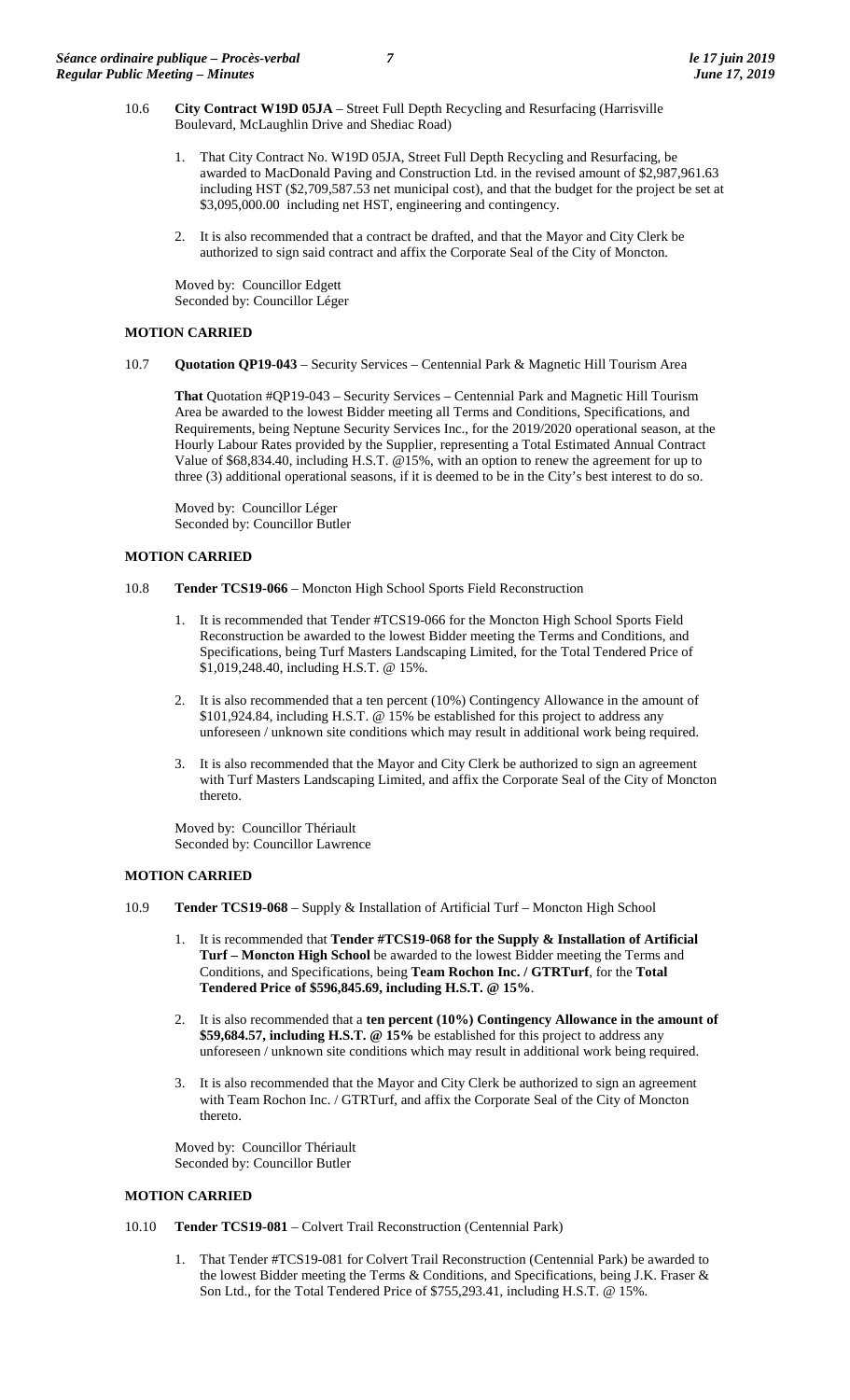- 2. It is also recommended that a ten percent (10%) Contingency Allowance in the amount of \$75,529.34, including H.S.T. @ 15% be established for this project to address any unforeseen / unknown site conditions which may result in additional work being required.
- 3. It is also recommended that the Mayor and City Clerk be authorized to sign an agreement with J.K. Fraser & Son Ltd., and affix the Corporate Seal of the City of Moncton thereto

Moved by: Councillor Léger Seconded by: Councillor Lawrence

A recommendation was suggested that the Communication Department provide public education on what will take place and why for the project. It was noted that some trees will need to be removed; however, most will be replaced.

It was requested that a copy of the rendering be provided to Council. Ms. Dallaire advised that this will be provided once the drawings are received.

### **MOTION CARRIED**

10.11 **Additional Replacements** of Residential and Commercial Water Meters (Reference: Quotation #QP18-102)

Ms. Stokes provided an overview of the water meters and why they are requiring replacement. In 2017 the city noticed that a large increase in battery failure within the units. The current stats are as follows:

- o MTU's battery that have failed -3,454<br>o MTU's with batteries low voltage 1,
- MTU's with batteries low voltage  $-1,870$
- o Total replacements remaining 7,800 of initial 18,000 planned

The impact on customers

- o Estimated billing
- o Billing adjustment after replacement (meter continues to register) Frustrated customers & collection issues
- o Inability to alert customers of high usage
- o Delay of the consumption section on the customer online portal

Administration recommends the following:

- o Neptune completes remaining residential / small commercial 7,000 (depletes meter reserve & require additional \$2.2 million in funding)
- o Use other existing Utility Capital Reserves to cash flow shortfall and replenish over 10 years using Utility Operating Fund (\$220,000 per year)
- o City staff will complete remaining 800 residential & commercial accounts > 1"

**That** Moncton City Council approve an amendment to Neptune Technology Group Canada Co.'s original agreement to include the replacement of an additional 7,000 meters / MTU's (in accordance with the Terms, Conditions, Specifications and Pricing submitted by Neptune Technology in response Quotation #QP18-102), representing an additional Total Estimated Cost of \$2,401,011.40, including H.S.T. @ 15%, which does not include the cost of Meter Transmission Units (MTUs) as they are being provided separately by the City through a standing purchase order.

Moved by: Councillor Turner Seconded by: Councillor Léger

Councillor Butler expressed his concern with citizens perhaps receiving a large water bill due to this failure.

Mr. Doucet indicated that Finance will provide an overview of the potential costs to household if they are not self-reporting.

In response to Councillor Lawrence, City Manager Landry advised that administration will bring back to Council different payment options for citizens.

**Amendment** – That no back billing take place when installations of new residential meters occurs.

Moved by: Councillor Butler Seconded by: Councillor Thériault

#### **AMENDMENT CARRIED**

*Nay: Mayor Arnold Deputy Mayor Boudreau Councillor Lawrence*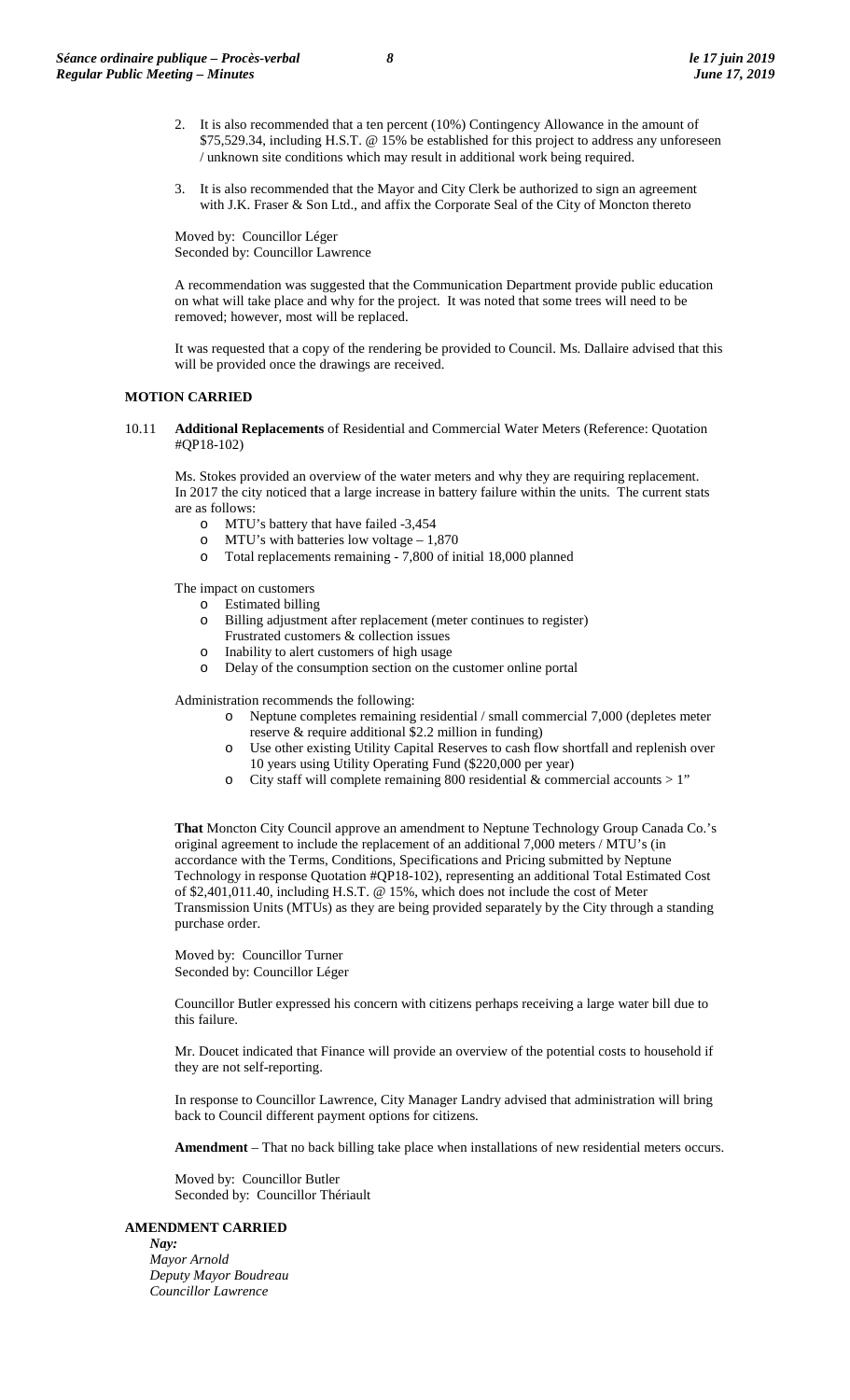*Councillor Léger Councillor Edgett*

#### **MOTIONAS AMENDED CARRIED**

*Nay: Councillor Boudreau Councillor Lawrence Mayor Arnold*

10.12 **Presentation** – Proposed By-Law Z-819 Dangerous or Unsightly Premises and Property

Mr. Robichaud provided an overview of new by-law. The By-law replaces By-law #Z-807 Dangerous or Unsightly Premises and Property. 2nd and 3rd reading will be given on July 15, 2019.

**That** Moncton City Council gives first reading to the proposed By-Law # Z-819 "A By-Law Relating to Dangerous or Unsightly Premises and Property in The City of Moncton".

Moved by: Councillor Léger Seconded by: Councillor Butler

#### **MOTION CARRIED**

10.13 **Presentation** – Canada Street – Amendments to By-Law T-310 Relating to the Regulation of Traffic and Parking

**That** Moncton City Council give first reading to amendment By-Law #T-310.32 Relating to the Regulation of Traffic and Parking.

Moved by: Councillor Léger Seconded by: Councillor Turner

#### **MOTION CARRIED**

10.14 **Presentation** – Accommodation Levy – Catherine Dallaire, General Manager, Recreation, Culture and Events

Ms. Somers provided a PowerPoint presentation on the proposed accommodation levy. Tourism is an important sector represents over \$470 million in visitor expenditures in Moncton CMA annually. Greater investment in marketing is required in order to maintain a competitive advantage. Levies are utilized in most other jurisdictions and allow for greater impact in attracting tourists to the region.

Provincial legislation was introduced in March 2019 in order to permit the collection of a levy for the purposes of tourism promotion and development. Stakeholders include

- o Greater Moncton Hotel Association
- o Southeast Regional Service Commission
- **Tourism Industry Partners**
- o Greater Moncton Chamber of Commerce
- o Greater Moncton Roméo LeBlanc International Airport

There will be 3.5 % levy on the of the purchase price of tourism accommodations in the City of Moncton which will be applied at the time of purchasing tourism accommodation Example: \$3.50 per \$100 room charge

Exemptions to the levy:

 $\overline{\phantom{a}}$ 

- o Students while registered/attending
- $\circ$  +31 consecutive days<br> $\circ$  Emergency shelter (m
- o Emergency shelter (provided by City or Province)
- Tent, trailer sites, campgrounds
- o Proposed effective date: August 1, 2019

Ms. Somers indicated that Airbnbs are not included in this by-law; however, administration will be researching other jurisdictions.

**That** Moncton City Council give First Reading to By-law #A-1419, Tourism Accommodation By-Law.

**That**, should Moncton City Council enact the specified By-law, that it directs administration to undertake discussions with the South East Regional Service Commission, the Greater Moncton Hoteliers and regional industry representatives regarding implementation of the levy and establishment of the destination marketing organization

Moved by: Councillor Turner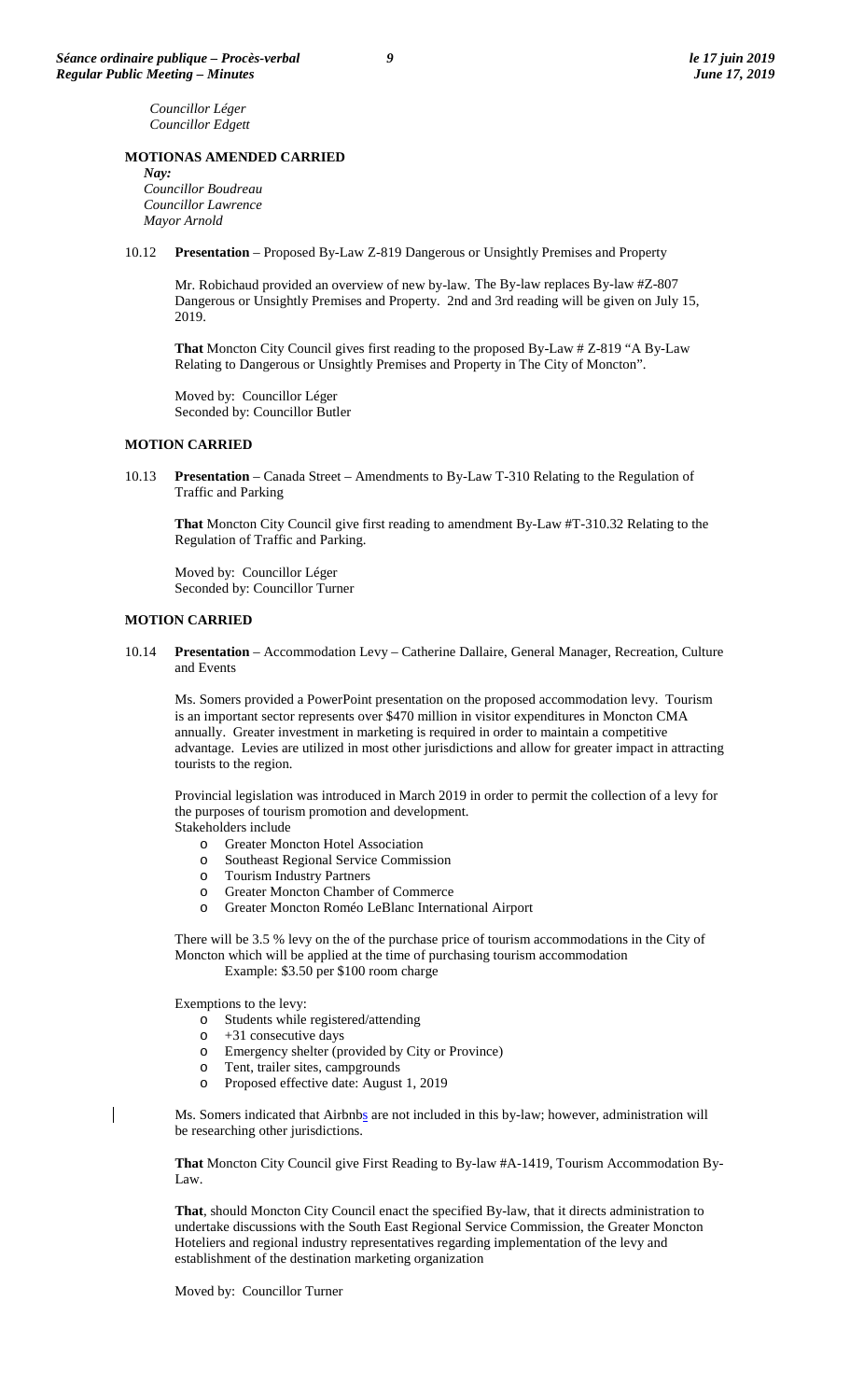Seconded by: Councillor Thériault

Councillor Pellerin expressed his desire to have the levy provide funding for the one off events (e.g. basketball, UFC).

# **MOTION CARRIED**

# **11.**

# **READING OF BY-LAWS/ LECTURE D'ARRÊTÉS MUNICIPAUX**

*The City Clerk announced that the following by-laws will be posted on line at [www.moncton.ca](http://www.moncton.ca/) in lieu of reading them into the record at future meetings, pursuant to Section 15.3(a) ii (A&B) of the Local Governance Act, or same can be faxed, mailed or e-mailed to interested parties at their request*.

11.1 **A By-Law** in Amendment of a By-Law Relating to the Regulation of Traffic and Parking in the City of Moncton, being T-310.32 – *First Reading*

First Reading only

11.2 **A By-Law** Relating to Dangerous or Unsightly Premises and Property in the City of Moncton, being By-Law Z-819 – *First Reading*

First Reading only

11.3 **A By-law** Relating to a Tourism Accommodation Levy By-law in the City of Moncton, being By-Law A-1419 – *First Reading*

#### First Reading only

*Pursuant to Section 15.3(a) ii (A&B) of the Local Governance Act the following by-laws were posted on the City of Moncton Internet site for the required time period specified in the Act. The by-laws receive second and third readings by title only.*

11.4 **By-Law** Respecting the Reduction of Single-Use Plastic Bags in the City Of Moncton, being By-Law P-619 – *Second and Third Readings*

**Motion:** I would move that  $2^{nd}$  Reading be given to By-Law P-619.

Moved by : Councillor Boudreau Seconded by : Councillor Lawrence

#### **MOTION CARRIED**

The City Clerk gave second reading to By-law P-619

**Motion:** I would move that 3<sup>rd</sup> reading be given and that by-law P-619 be ordained and passed and the Mayor and City Clerk be authorized to affix the corporate seal thereto.

Moved by : Deputy Mayor Boudreau Seconded by : Councillor Léger

## **MOTION CARRIED**

The City Clerk gave third reading to By-law P-619

# **12. NOTICES MOTIONS AND RESOLUTIONS/ AVIS DE MOTIONS ET RÉSOLUTIONS**

12.1 **Notice of Motion** – Rainbow Crosswalk – Councillor Shawn Crossman

For consideration at the Regular Public Session of Moncton City Council –July 15, 2019

#### **Rainbow Crosswalks in Downtown Moncton**

**WHEREAS**, Whereas Moncton is one of New Brunswick's most inclusive cities and

**WHEREAS,** the City of Moncton Strategic Plan promotes the notion that Moncton is a culturally vibrant community that promotes and celebrates diversity and